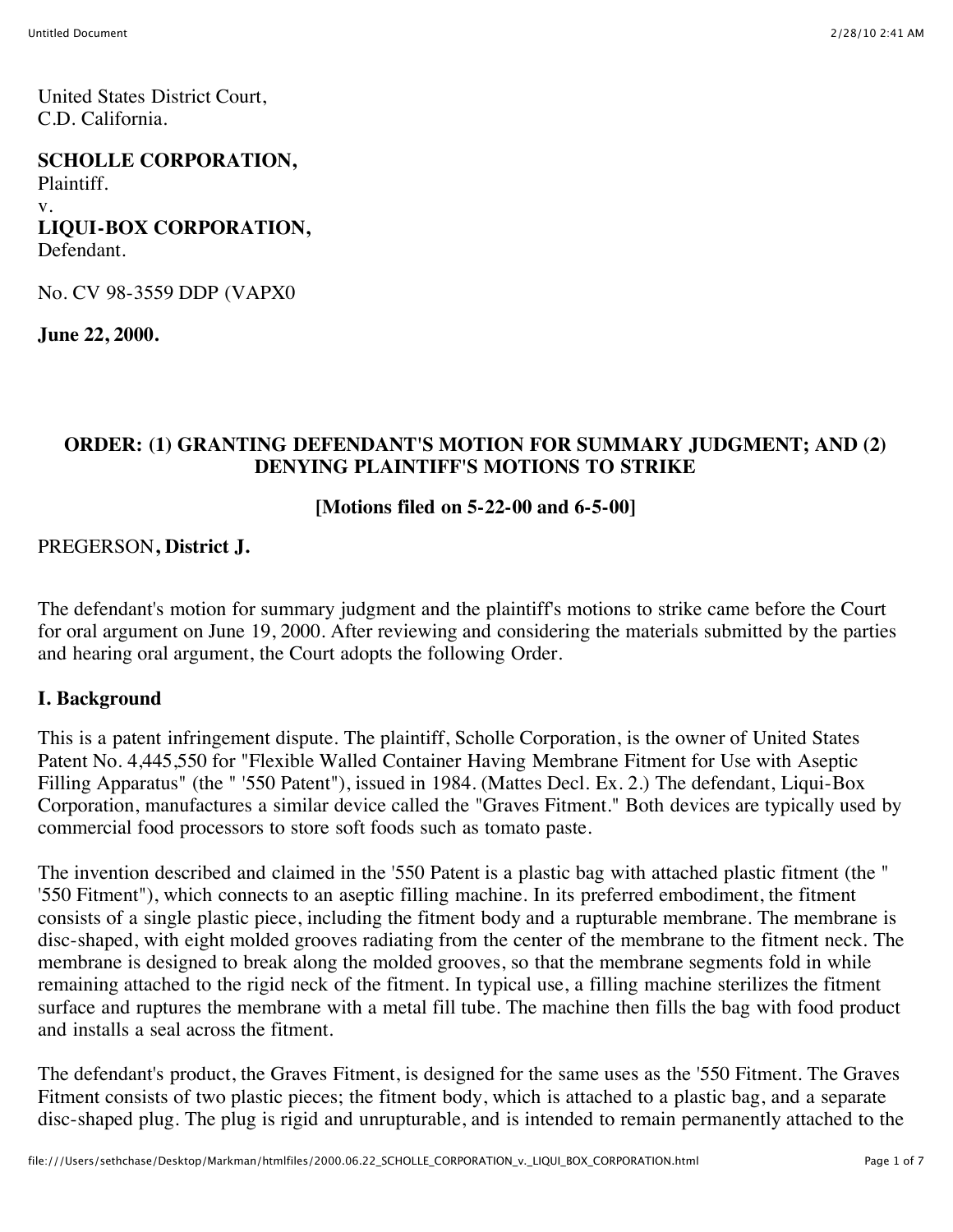inside bottom wall of the bag. In typical use, a filling machine sterilizes the fitment surface and pushes the plug away from the fitment body and into the bag. The machine then fills the bag with food product and installs a seal across the fitment.

On May 8, 1998, the plaintiff filed a complaint in this Court alleging patent infringement. Pursuant to a stipulation, the plaintiff has agreed that it will not assert literal infringement in this action. (Mattes Decl. para. 10 & Ex. 214.)

The defendant now moves for summary judgment of noninfringement. The defendant argues that the defendant's Graves Fitment does not infringe the plaintiff's '550 Patent under the doctrine of equivalents. The plaintiff also moves to strike certain declarations submitted in support of the defendant's motion.

# **II. Evidentiary Objections & Motions to Strike**

# **A.** *Declaration of Samuel L. Belcher*

As part of its opposition, the plaintiff submitted a motion to strike the declaration of the defendant's expert, Samuel L. Belcher. In response, the defendant noted that the plaintiff's motion was improperly noticed. However, in the interest of resclving the summary judgment motion, the Court shall address the merits of the plaintiff's objections.

# **1.** *General Objections*

The plaintiff first argues that the declaration should be stricken in its entirety for various reasons. The plaintiff notes that the declaration does not state that the declarant has personal knowledge of the facts stated therein. However, the declaration states Mr. Belcher's qualifications as an expert and the basis for his expert opinions. The plaintiff also alleges that the declaration is filled with speculation and includes opinions not contained in Mr. Belcher's expert report. However, the plaintiff sets forth no basis for these allegations. Accordingly, the Court denies the plaintiff's request to strike the declaration in its entirety.

# **2.** *Specific Objections*

The plaintiff objects to the statement that the " '550 Fitment is manufactured as a single piece," as a misstatement of fact. (Belcher Decl. para. 4.) In the section "Description of a Preferred Embodiment," the '550 Patent describes an "alternate, two piece" foil disk membrane which would be heat sealed to the fitment before attachment of the plastic bag, and which "[i]n all other respects ... would operate as the preferred integral membrane." (Mattes Decl. Ex. 2 at 47.) However, the plaintiff has elsewhere admitted that "[t]he '550 fitment is a single piece." ( Id. Ex. 213 at 75.) Moreover, the plaintiff submits no evidence that the alternate membrane has been manufactured, and the only '550 Fitment in evidence is a single-piece fitment. (Def.'s Ex. 91.) Accordingly, the Court overrules this objection.

The plaintiff also objects to the following statements: (1) that "the additional seal [between the Graves plug and the inside of the plastic bag] is a substantial difference between the '550 and Graves fitments;" (2) that "the possibility exists that membrane fragments [in the '550 Fitment] will break away from the membrane during its rupture and fall into the product inside the bag;" (3) that "[t]he presence of these membrane segments obstruct the opening of the fitment;" and (4) that "the '550 fitment may allow food particles to be deposited on the final sealing surface of the neck of the fitment" in various ways. (Belcher Decl. para.para. 5-8.) The plaintiff argues that these statements were made without scientific basis, in violation of Daubert v.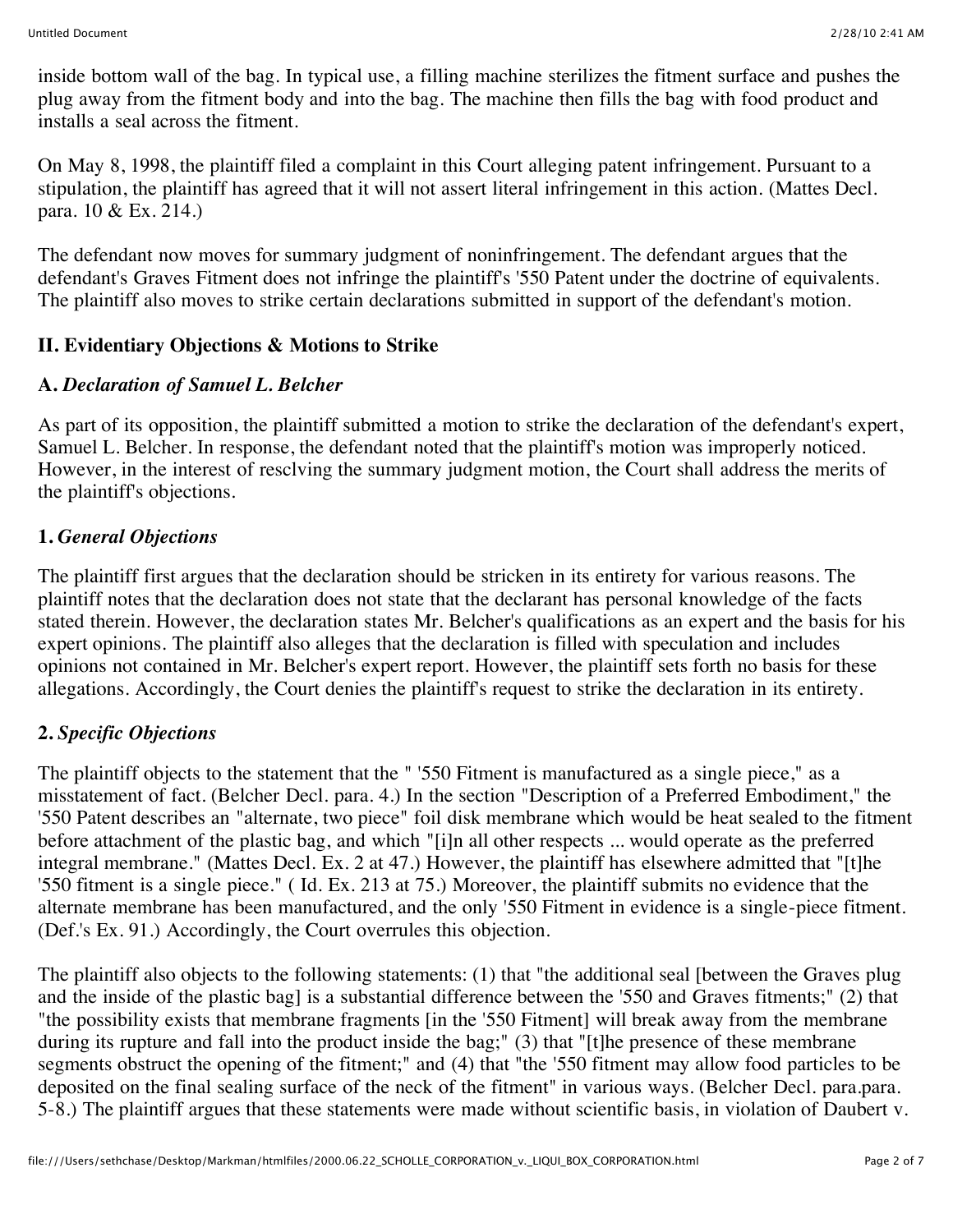Merrell Dow Pharm., Inc., 509 U.S. 579 (1993). However, the statements are the opinions of a qualified expert based on a review of relevant materials. Accordingly, the Court overrules these objections.

The plaintiff next objects to Mr. Belcher's opinions that, based on his experience with injection molding, the term "rupturable" means "permanently deformable" and the term "membrane" "does not include a plug." (Belcher Decl. para. 9.) The plaintiff argues that these statements are irrelevant, because a court should construe claim terms in accordance with their ordinary meaning rather than by expert testimony. However, absent indication that the inventor intended otherwise, claim terms are given "their ordinary meaning to one of skill in the art." Quantum Corp. v. Rodime, 65 F.3d 1577, 1580 (Fed.Cir.1995). Accordingly, the Court overrules this objection.

Finally, the plaintiff objects to statements referring to experiments with the '550 Fitment, and to a description of a videotape. (Belcher Decl. para.para. 10, 12, 13.) The Court need not address these objections, because the recommendations below do not rely on this evidence.

For the reasons discussed above, the Court denies the plaintiff's motion to strike the declaration of Samuel L. Belcher

### **B.** *Declaration of Stewart Graves*

The plaintiff also submitted a motion to strike the declaration of the defendant's vice president, Stewart Graves. Again, although the motion was improperly noticed, the Court shall address the merits of the plaintiff's objections.

The plaintiff objects to the declaration in its entirety, as well as to certain statements about alleged problems with the '550 Fitment. (Graves Decl. para.para. 3-6.) The plaintiff argues that the statements were made without foundation and without personal knowledge. The plaintiff also argues that alleged problems with the '550 Fitment are irrelevant to the issue of infringement. The Court need not address these objections, because the recommendations below do not rely on the disputed evidence. Accordingly, the Court denies the plaintiff's motion to strike the declaration of Stewart Graves as moot.

### **C.** *Declaration of Glenn Beall*

Finally, the defendant submitted objections to the declaration of the plaintiff's expert, Glenn Beall. The defendants object to statements that: (1) Mr. Beall was informed of a lack of complaints about the '550 Fitment; and (2) Mr. Beall observed a sample '550 Fitment with a ruptured membrane that had undergone the process described in the '550 Patent. (Beall Decl. para. 4.) The Court need not address these objections, because the recommendations below do not rely on the disputed evidence. Accordingly, the Court denies the defendant's evidentiary objections as moot.

# **III. Motion for Summary Judgment**

# **A.** *Legal Standard*

Summary judgment is appropriate where "there is no genuine issue as to any material fact and ... the moving party is entitled to a judgment as a matter of law." Fed.R.Civ.P. 56(c). A genuine issue exists if "the evidence is such that a reasonable jury could return a verdict for the nonmoving party," and material facts are those "that might affect the outcome of the suit under the governing law." Anderson v. Liberty Lobby,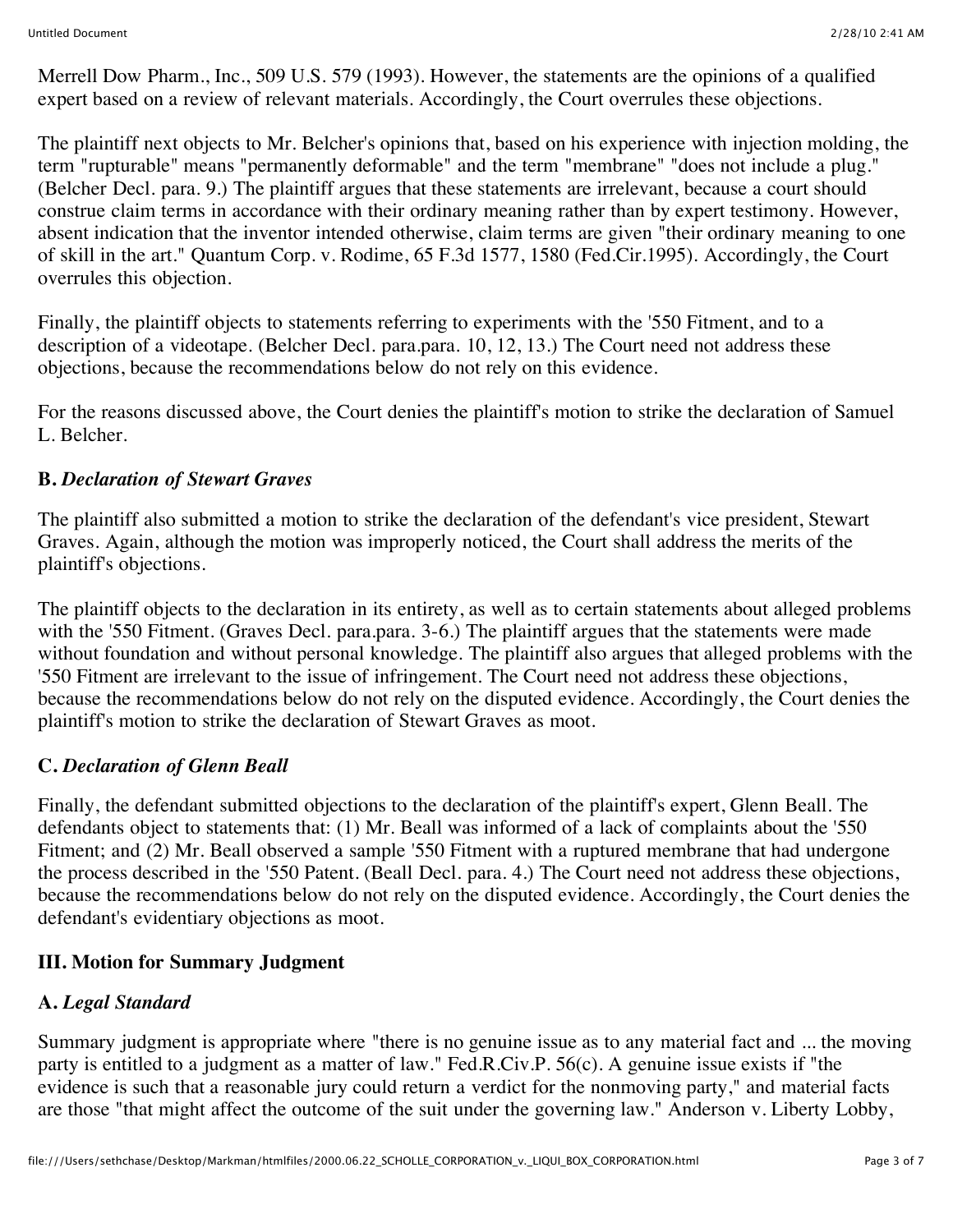Inc., 477 U.S. 242, 248 (1986). Thus, the "mere existence of a scintilla of evidence" in support of the nonmoving party's claim is insufficient to defeat summary judgment. Id. at 252. In determining a motion for summary judgment, all reasonable inferences from the evidence must be drawn in favor of the nonmoving party. Id. at 242.

In a patent case, an infringement analysis involves two steps. "The first step is determining the meaning and scope of the patent claims asserted to be infringed. The second step is comparing the properly construed claims to the device accused of infringing." Markman v. Westview Instruments, Inc., 52 F.3d 967, 976 (Fed.Cir.1995) (internal citations omitted), *aff'd,* 517 U.S. 370 (1996). The first step, claim construction, is a matter of law to be decided by the Court. *See* id. at 979. The second step, determination of infringement, is a question of fact. *See* Strattec Sec. Corp. v. General Automotive Specialty Co., 126 F.3d 1411, 1416 (Fed.Cir.1997). The patentee bears the burden of proof, by a preponderance of the evidence, to establish factual issues relating to infringement. *See Chisum on Patents* s. 18.06 at 18-531 (2000).

# **B.** *Claim Construction*

Claim construction is a matter of law that may be determined on summary judgment. *See* Wolverine World Wide, Inc. v. Nike, Inc., 38 F.3d 1192, 1197 (Fed.Cir.1994). In interpreting a claim, the Court must first examine intrinsic evidence: the patent claims, the specification, and, if in evidence, the prosecution history. *See* Vitronics Corp. v. Conceptronic, Inc., 90 F.3d 1576, 1582 (Fed.Cir.1996). If intrinsic evidence does not resolve an ambiguity in a disputed term, the Court may also consider extrinsic evidence such as expert testimony. *See* id. at 1583. Absent indication that the inventor intended otherwise, claim terms are given their ordinary meaning to those skilled in the art. *See* Athletic Alternatives, Inc. v. Prince Mfg., Inc., 73 F.3d 1573, 1578 (Fed.Cir.1996); Quantum Corp., 65 F.3d at 1580.

The defendant asks the Court to construe Claims 1, 14, and 15 of the '550 Patent. Each of these claims asserts, among other elements, a "fitment member" with a "rupturable membrane." (Mattes Decl. Ex. 2 at 52-53.) Claim 1 is representative and provides, in pertinent part:

1. For use with an asceptic [sic] filling apparatus having a filling chamber..., an asceptic [sic] container for the storage of flowable food product comprising: gas impermeable walls, a rigid fitment member sealed to one of said walls and detachably receptive in the opening of the filling chamber to effect sealed connection therebetween; a rupturable membrane closing said fitment member and located axially inwardly of the outer end thereof, ... said membrane being rupturable by the filling means for the introduction of flowable food product to the container's interior.

# ( Id. at 52.)

The defendant asks the Court to adopt the following claim constructions: (1) that "fitment" means a fitment comprising a single piece; (2) that "rupturable" means permanently deformable; and (3) that "membrane" means a membrane and not a plug. The plaintiff does not oppose or even address the proposed claim constructions in its opposition.

# **1.** Fitment

The defendant argues that the term "fitment" in the '550 Patent should be construed to mean a fitment comprising a single piece. The defendant notes the plaintiff's admission that "[t]he '550 fitment is a single piece." (Mattes Decl. para. 5 & Ex. 213.)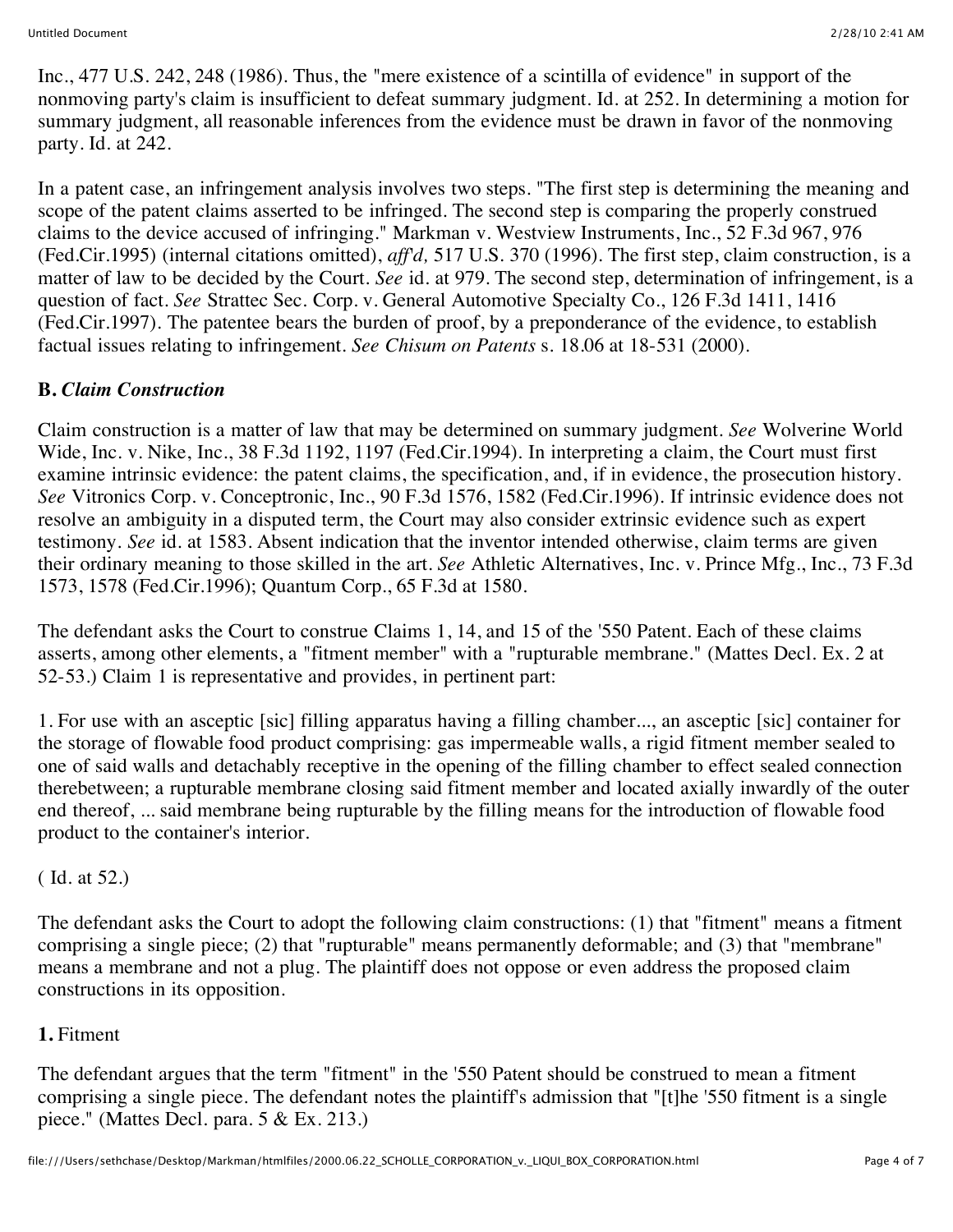In addition, although not raised by the parties, the Court notes that language in the '550 Patent supports this construction, Claims 1 and 15 describe the claimed product as comprising a "rigid fitment member" and a "rupturable membrane." (Mattes Decl. Ex. 2 at 52, 53.) This language, although suggesting that the fitment and membrane are separate elements, is ambiguous as to whether the elements are separate pieces. However, Claim 14 clearly describes a "fitment member ... comprising ... asceptic rupturable membrane means." ( Id. at 53.) The section "Objects of the Invention" also describes the claimed device as having "a fitment including a rigid neck and a frangible membrane." ( Id. at 45.) Finally, Claims 7-10 clearly describe a membrane "joined," "sealed to" and "formed integrally with" the other portions of the fitment member. Accordingly, the defendant's construction of the term "fitment" is consistent with the patent claims.

In a separate motion to strike, although not in its opposition, the plaintiff notes that the '550 Patent specification describes an "alternate two piece type of membrane." (Mattes Decl. Ex. 2 at 47.) However, this phrase does not imply that the term "fitment" composes two pieces. As described in the specification, the alternate membrane is a separate polyethylene foil disk which, apparently during manufacturing of the fitment, is heat sealed to the fitment neck *prior to* joinder of the fitment to the plastic bag. ( Id. (emphasis added).) The preferred and alternate membranes operate the same "[i]n all other respects." ( Id.) Thus, although the alternate membrane would be formed separately, the fitment would function as a single, inseparable piece.

# **2.** *Rupturable*

The defendant argues that the term "rupturable" in the '550 Patent should be construed to mean permanently deformable. The defendant argues that the process described in the '550 Patent involves an irreversible breaking of the membrane. The defendant also cites evidence that this construction accords with the ordinary meaning of the term "rupture" to those skilled in the art of injection molded plastics. (Belcher Decl. para. 9.) The Court also notes that this construction is consistent with the ordinary lay meaning of the term.

# **3.** Membrane

The defendant argues that the term "membrane" in the '550 Patent should be construed as not including a plug. The defendant notes the plaintiff's admission that "[t]he Graves plug is not a membrane." (Mattes Decl. para. 5 & Ex. 213.) The defendant also cites evidence that, to those skilled in the art of injection molded plastics, the ordinary meaning of the term "membrane" is a relatively thin covering and does not include a plug. (Belcher Decl. para. 9.) The Court also notes that this construction is consistent with the ordinary lay meaning of the term.

These proposed constructions are reasonable and supported by relevant evidence, and are not opposed by the plaintiff. Accordingly, the Court adopts the proposed constructions as a matter of law.

# **C.** *Infringement under Doctrine of Equivalents*

Even if a product does not literally correspond to the terms of a patent claim, infringement may be found under the doctrine of equivalents if the accused product contains an equivalent of each claimed element of the patent. *See* Warner-Jenkinson Co. v. Hilton Davis Chemical Co., 520 U.S. 17, 21, 39 (1997). To establish infringement under the doctrine, a plaintiff must show that the defendant's product contains an element performing substantially the same function, in substantially the same way, to achieve substantially the same result, as each element of the patented product. *See* id. at 38-40; Graver Tank & Mfg. Co. v. Linde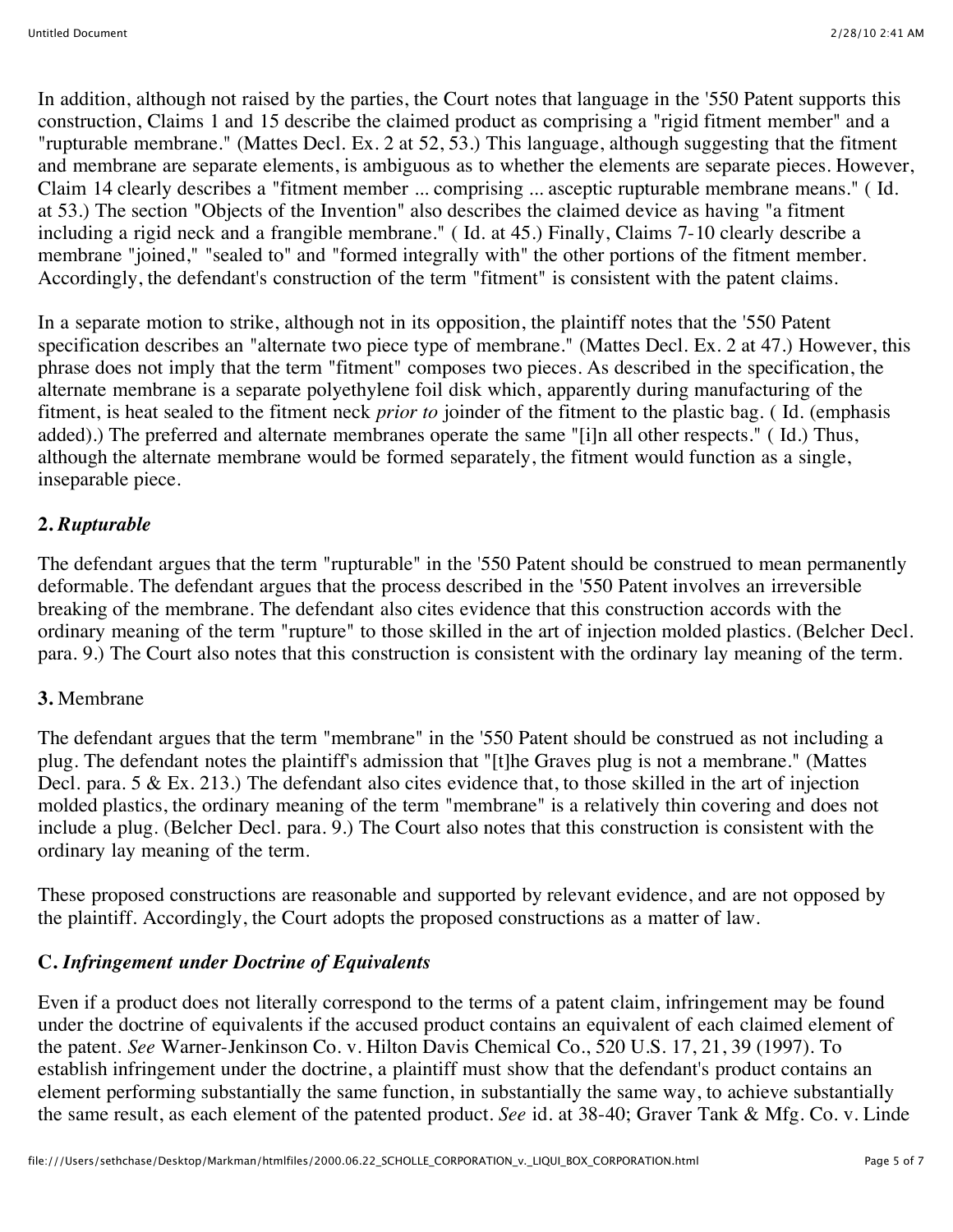Air Prods. Co., 339 U.S. 605, 607 (1950); *Chisum on Patents* s. 18.04 at 18-242. Alternatively, under the more vaguely-defined "insubstantial differences" approach, the plaintiff must show that respective elements of the two products play substantially the same roles. *See* Warner-Jenkinson, 520 U.S. at 39-40.

The Supreme Court has cautioned that, to avoid unduly expanding the scope of the patent claims:

the doctrine of equivalents must be applied to individual elements of the claim, not to the invention as a whole. It is important to ensure that the application of the doctrine, even as to an individual element, is not allowed such broad play as to effectively eliminate that element in its entirety.

Warner-Jenkinson, 520 U.S. at 29. The doctrine requires an objective inquiry, to which the alleged infringer's intent to copy or design around a patent claim is irrelevant. *See* id. at 35-36, 40.

The patent owner bears the burden of proving infringement under the doctrine of equivalents. *See Chisum on Patents* s. 18.06[1][a] at 18-531. Summary judgment of noninfringement under the doctrine of equivalents is proper if "no reasonable jury could determine two elements to be equivalent." Warner-Jenkinson, 520 U.S. at 39 n.8. For example, the Court must enter a judgment of noninfringement "if a theory of equivalence would entirely vitiate a particular claim element." *Id.*

The defendant argues that the Graves Fitment does not infringe the '550 Patent for the following independent reasons: (1) the Graves Fitment is not equivalent to a single-piece fitment; (2) the Graves plug is not equivalent to a "rupturable" membrane; (3) the Graves plug is not equivalent to a "membrane;" (4) the Graves Fitment, and each of its components, performs in a substantially different way than the '550 Fitment; and (5) the Graves Fitment obtains a substantially different result than the '550 Fitment.

### **1.** Fitment

The defendant first argues that the two-piece fitment in the Graves product is not equivalent to the singlepiece "fitment" claimed in the '550 Patent. The defendant submits evidence that, in developing the '550 Patent, the inventors considered and rejected the concept of a two-piece fitment as unsuitable. The defendant argues that this difference is more than insubstantial.

The plaintiff argues that "[w]hether the membrane is one piece or two pieces ... really makes no difference in terms of the objective of the invention." (Opp'n at 10.) The plaintiff does not address the function-wayresult test as to this element. However, the plaintiff submits evidence that the integral or heat-sealed membrane described in the '550 Patent and the separable plug in the Graves Fitment both function as plastic barriers that provide a sterile seal prior to filling. (Beall Decl. at 9; Tschanen Dep. at 34.) A reasonable jury could find that whether the plastic barrier is an integral part of a one-piece fitment, or a separable part of a two-piece fitment, is an insubstantial difference. Accordingly, the Court finds that the plaintiff has raised a triable issue as to the equivalence of the "fitment" element.

# **2.** *"Rupturable" Membrane*

The defendant next argues that the Graves Fitment does not contain an equivalent to the rupturable membrane claimed in the '550 Patent. As noted above, the Court construes the term "rupturable" to mean permanently deformable. The defendant cites evidence showing that, unlike the rupturable element claimed in the '550 Patent, the plug in the Graves Fitment was designed to remain intact when displaced.